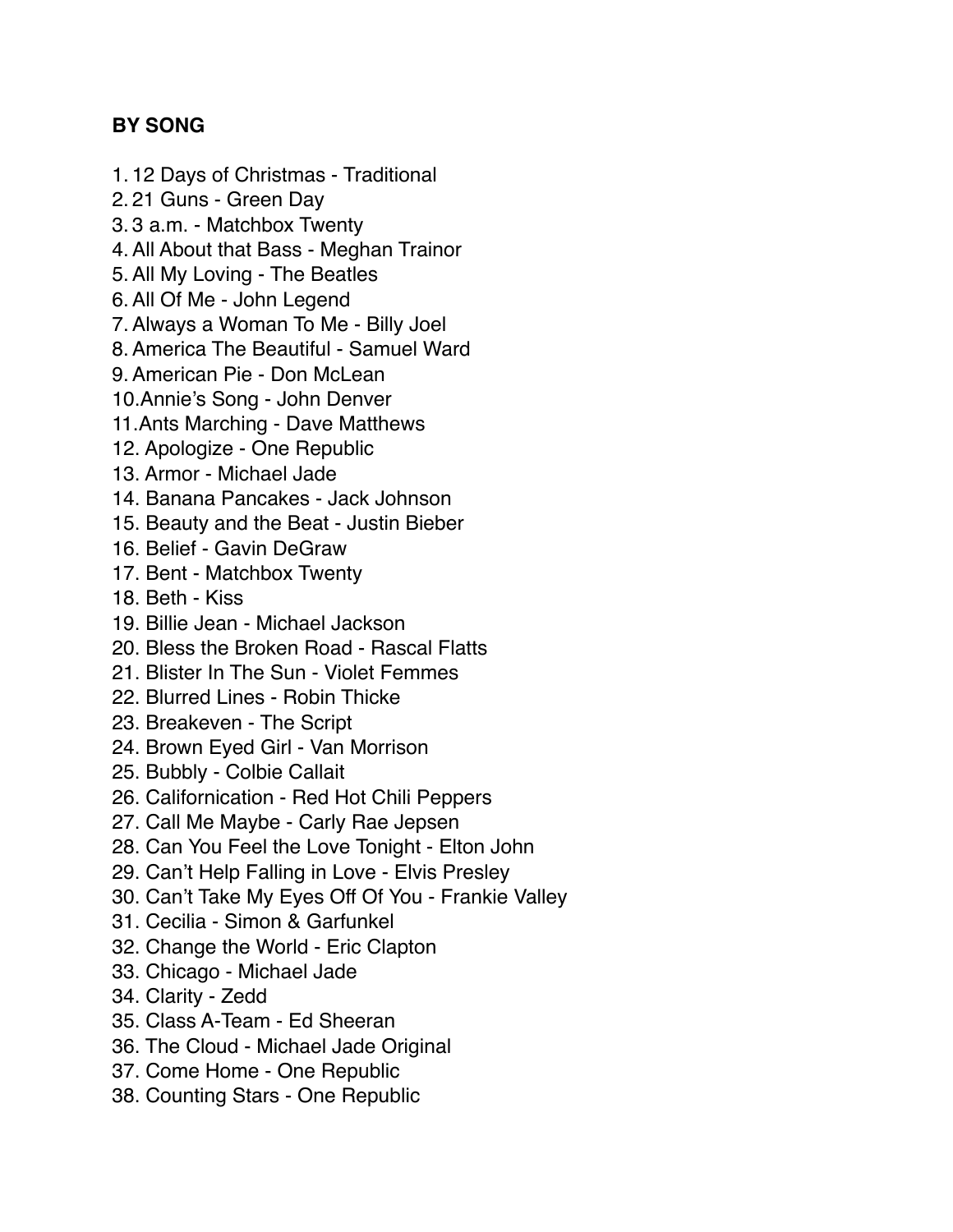- 39. Crash Into Me Dave Matthews
- 40. Crazy Gnarles Barkley
- 41. Crazy Love Van Morrison
- 42. Creep Radiohead
- 43. Crush Dave Matthews
- 44. Cry Me A River Justin Timberlake
- 45. Daughters John Mayer
- 46. Dead Or Alive Bon Jovi
- 47. December Is Always Gonna Come Michael Jade
- 48. Deck The Halls Traditional
- 49. Demons Imagine Dragons
- 50. Devil's Right Hand Johnny Cash
- 51. Dock of the Bay Otis Redding
- 52. Don't Think Twice, It's Alright Bob Dylan
- 53. Don't Wake Me Up Chris Brown
- 54. Don't Want to Miss A Thing Aerosmith
- 55. Don't Stop Believing Journey
- 56. Drive Incubus
- 57. Drops of Jupiter Train
- 58. Dying To Live Johnny Lang
- 59. Dynamite Taio Cruz
- 60. Earned It The Weeknd
- 61. Everything Michael Buble
- 62. Eye of the Tiger Survivor
- 63. Feliz Navidad Jose Feliciano
- 64. Fill Me In Craig David
- 65. Firework Katy Perry
- 66. Fly Me to the Moon Frank Sinatra
- 67. Forever Chris Brown
- 68. Forget You Cee Lo Green
- 69. Free Fallin Tom Petty
- 70. Friends in Low Places Garth Brooks
- 71. Frosty the Snowman Traditional
- 72. Georgia On My Mind Ray Charles
- 73. Get Lucky Daft Punk
- 74. Girl On Fire Alicia Keys
- 75. Give It To Me Baby Rick James
- 76. Golden Girl Michael Jade
- 77. Gone \*NSYNC
- 78. Gravity John Mayer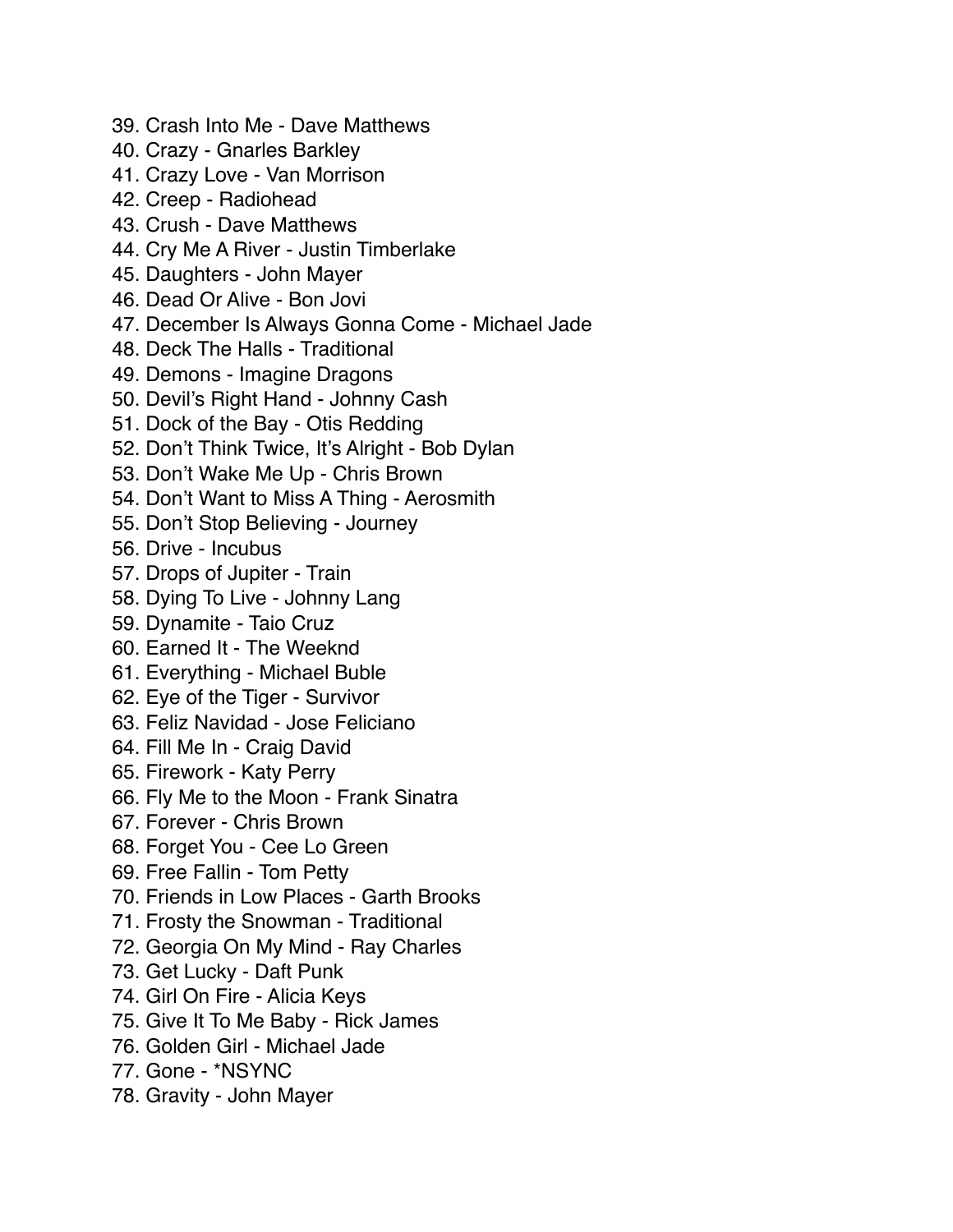79. Grenade - Bruno Mars 80. Habits - Tove Lo 81. Hallelujah - Leonard Cohen 82. Happy - Pharrell Williams 83. Have a Holly Jolly Christmas - Traditional 84. Have Yourself a Merry Little Christmas - Traditional 85. Heartless - Kanye West 86. Heaven - Bryan Adams 87. Hey Jude - The Beatles 88. Hey Soul Sister - Train 89. Hey There Delilah - Plain White T's 90. Hold On, We're Going Home - Drake 91. Hotel California - The Eagles 92. Hound Dog - Elvis Presley 93. House That Built Me - Miranda Lambert 94. How Sweet It Is - James Taylor 95. How To Love - Lil' Wayne 96. How To Save a Life - The Fray 97. I Gotta Feeling - Black Eyed Peas 98. I Know I'm Not the Only One - Sam Smith 99. I Stayed Up All Night - Michael Jade 100. I Want to Hold Your Hand - The Beatles 101. I Won't Give Up - Jason Mraz 102. I'll Be - Edwin McCain 103. I'll Try Anything Twice - Michael Jade 104. I'm A Believer - The Monkees 105. I'm Yours - Jason Mraz 106. I've Just Seen A Face - The Beatles 107. If You're Gone - Matchbox Twenty 108. In The Still of the Night - Five Satins 109. It's Gonna Be Me - \*NSYNC 110. Jessie's Girl - Rick Springfield 111. Jingle Bell Rock - Traditional 112. Jingle Bells - Traditional 113. Jolene - Dolly Parton 114. Joy To the World - Traditional 115. Just the Way You Are - Bruno Mars 116. Kiss - Prince 117. Kokomo - Beach Boys 118. Kryptonite - 3 Doors Down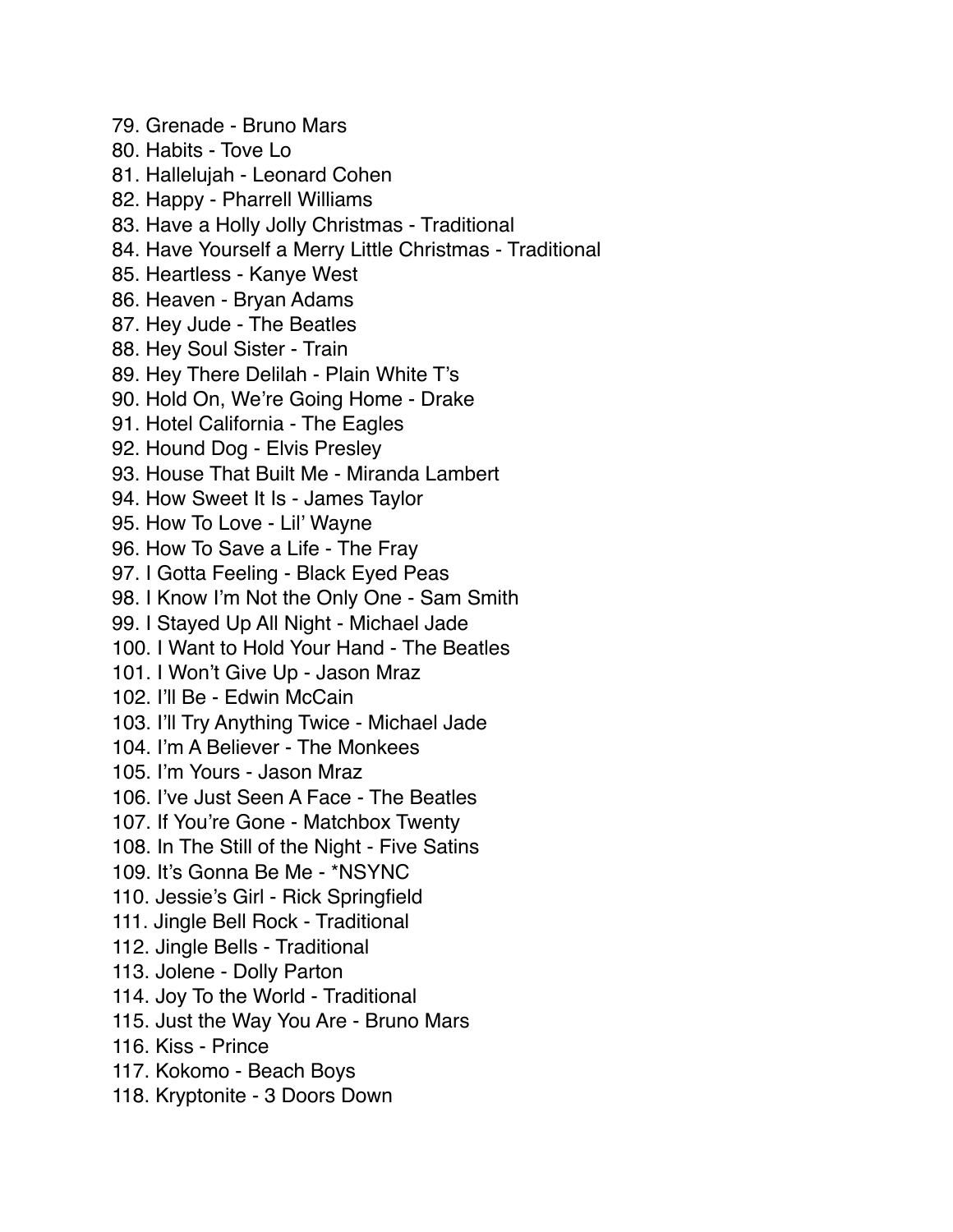119. L-O-V-E - Nat King Cole 120. Land Down Under - Men At Work 121. Lazy Song - Bruno Mars 122. Lean On Me - Bill Withers 123. Leaving On A Jet Plane - John Denver 124. Let It Be - The Beatles 125. Let's Get It On - Marvin Gaye 126. Let's Stay Together - Al Green 127. Livin' On A Prayer - Bon Jovi 128. Love of My Life - Queen 129. Magic - Coldplay 130. Marry Me - Train 131. Michelle - The Beatles 132. Mirrors - Justin Timberlake 133. Moondance - Van Morrison 134. More Than Words - Extreme 135. Moves Like Jagger - Maroon 5 136. Mr. Lonely - Bobby Vinton 137. My Girl - The Temptations 138. My Wish - Rascal Flatts 139. Norwegian Wood - The Beatles 140. Sweet Caroline - Neil Diamond 141. O' Holy Night - Traditional 142. Online - Brad Paisley 143. Only Exception - Paramore 144. Ordinary People - John Legend 145. Other Side - Red Hot Chili Peppers 146. Over My Head (Cable Car) - The Fray 147. Party in the U.S.A - Miley Cyrus 148. Piano Man - Billy Joel 149. Push - Matchbox 20 150. Radioactive - Imagine Dragons 151. Red Red Wine - UB40 152. Ring of Fire - Johnny Cash 153. Roar - Katy Perry 154. Rocket Man - Elton John 155. Rolling In the Deep - Adele 156. Royals - Lorde 157. Rudolph the Red Nosed Reindeer - Traditional

158. Santa Clause is Coming to Town - Traditional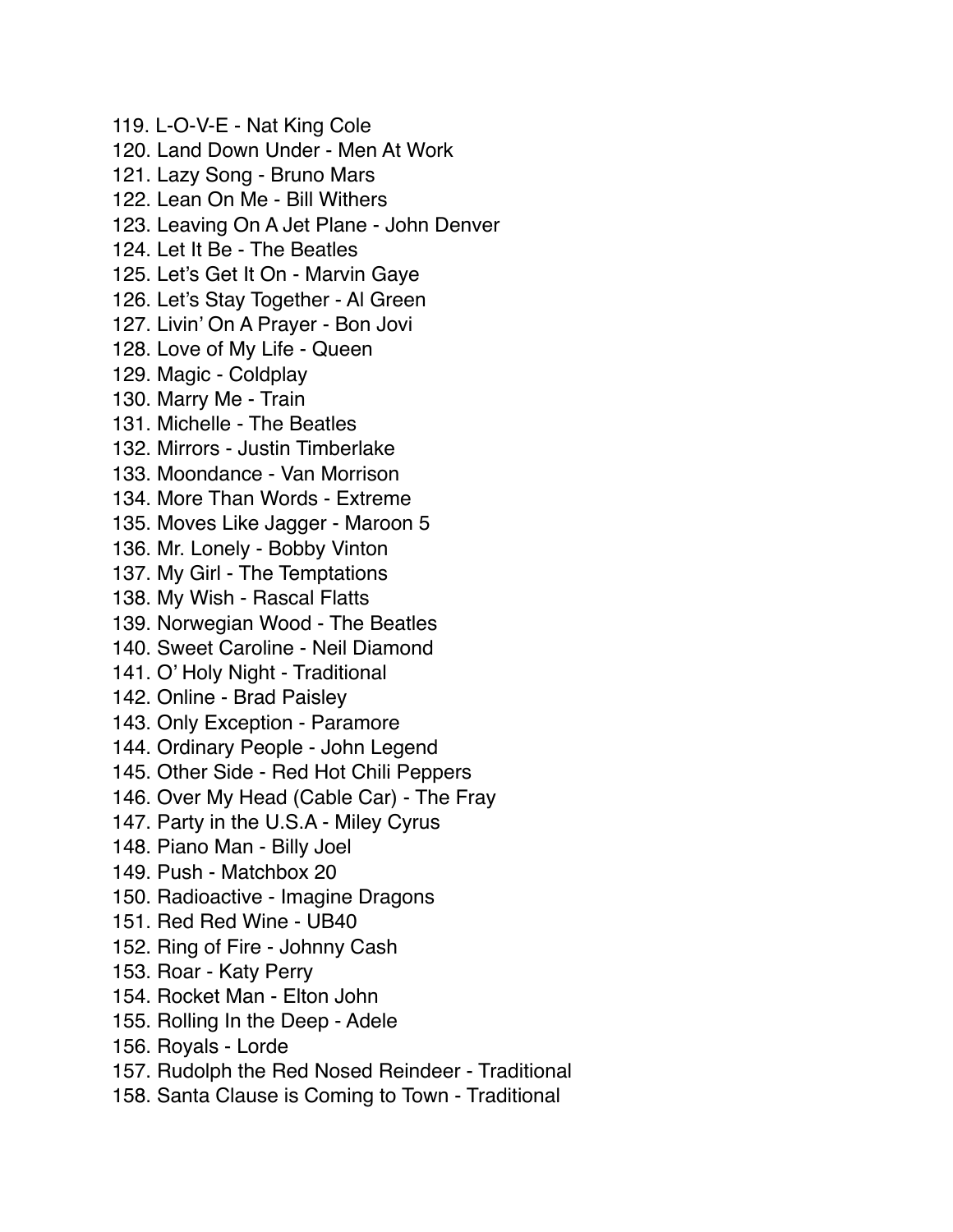- 159. Santeria Sublime
- 160. Say Something A Great Big World
- 161. Scar Tissue Red Hot Chili Peppers
- 162. Set Fire to the Rain Adele
- 163. Sex On Fire Kings of Leon
- 164. She Will Be Loved Maroon 5
- 165. Signed, Sealed, Delivered Stevie Wonder
- 166. Silent Night Traditional
- 167. Simple Man Lynyrd Skynyrd
- 168. Smooth Santana feat. Rob Thomas
- 169. Somebody that I Used to Know Gotye
- 170. Something The Beatles
- 171. Somewhere Over the Rainbow The Wizard of Oz (Harold Arlen)
- 172. Stacy's Mom Fountains of Wayne
- 173. Stand By Me Ben E. King
- 174. Stay Rihanna feat. Mikky Ekko
- 175. Stay With Me Sam Smith
- 176. Story of my Life One Direction
- 177. Summer of 69 Bryan Adams
- 178. Sunday Morning Maroon 5
- 179. Sway Michael Buble
- 180. Sweet Baby James James Taylor
- 181. Sweet Child Of Mine Guns N' Roses
- 182. Sweet Home Alabama Lynyrd Skynyrd
- 183. Take Me To Church Hozier
- 184. That Should Be Me Justin Bieber feat. Rascal Flatts
- 185. The Boxer Simon & Garfunkel
- 186. The Climb Miley Cyrus
- 187. Thinkin Bout You Frank Ocean
- 188. Thinking Out Loud Ed Sheeran
- 189. This Land is Your Land Woodie Guthrie
- 190. Thriller Michael Jackson
- 191. Ticks Brad Paisley
- 192. Time Of Your Life Green Day
- 193. Titanium David Guetta
- 194. To Be With You Mr. Big
- 195. Treasure Bruno Mars
- 196. Twist and Shout The Beatles
- 197. Under the Bridge Red Hot Chili Peppers
- 198. Use Somebody Kings of Leon